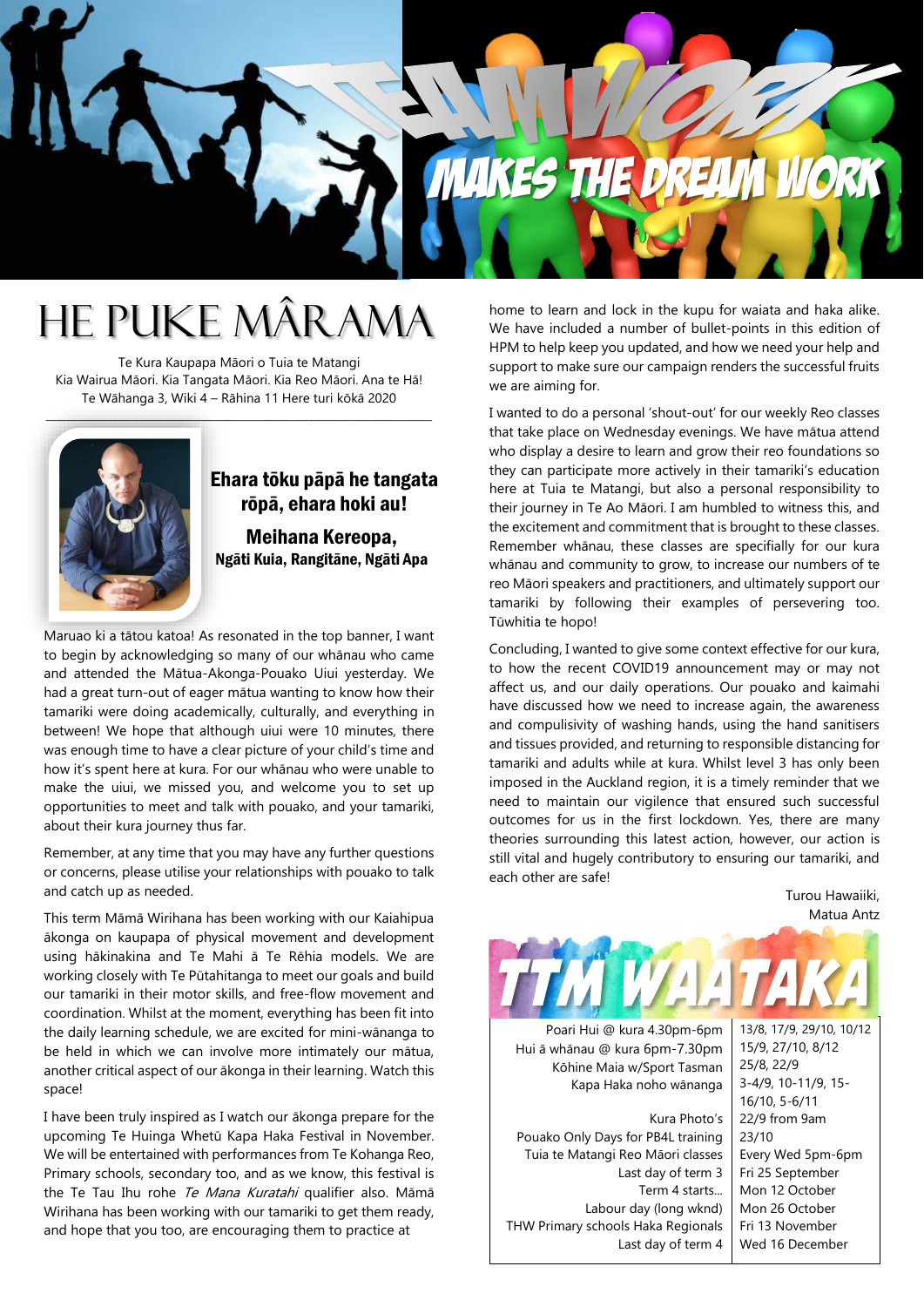# H U I W H Ā N A U

Tuesday 18 August, 5pm-6.30pm | He rourou kai Ngā Take: 1. Te Aho Matua: Te Reo 25min 2. Moawhitu Restoration Project, Rangitoto 25min 3. Te Ara Rangatiratanga 25min

#### Tuia te Matangi Reo Māori Classes

Classes held every Wed, 5pm-6pm in Rūma Whānau, using Papawhakakōrero methodology

*'Te reo Māori in the home: Reo Māori equal to, or greater than that of your tamaiti. At least one parent/caregiver must have te reo Māori or is currently studying/enrolling on a reo Māori course, to be able to support your tamaiti. The Māori language must be growing in your home to ensure that as your child's reo grows, so does that of his/her immediate environment'.* TKKMoTTM Whakauru Tamaiti Form

#### Investing in our whānau, investing in our tamariki!





 On Wednesday 29 July, a number of our ākonga attended the regional inter-schools Chess tournament. Our students attended, represented and participated strongly amongst their peers, and we are proud of the way they held themselves and competed to the best of their ability. All players were able get a couple of games in, and are now considered Chess players on the Regional Schools Chess List!

A huge shout-out to Whaea Alena making herself available to support the ākonga in their attendance, and be an on-hand assistant as they needed. Pictured: Tametame Barrett, Kaiel Petley, Tumoana Tahuri, Nikora Young-Afu, Haka rapana, Aatea Wheki.

Again, just ackowledging the huge turnout we got for Uiui this week! We are trialling different methods of how we can best communicaate with our whānau, so you get a true, authentic reflection and report on how your tamaiti is doing in their learning journey here at Tuia te Matangi. Thank you for supporting these efforts, and contributing to it's success!

**Kapa Maka** We have really started to move things into over-drive for our campaign. There is alot happening that needs to take place, and we can't do it all without whānau support and assistance! So, we have bullet-pointed areas to make easier reading and understanding. If you have any questions or concerns, please do not hesitate to contact either Māmā Wirihana directly, or Whaea Janis in the tari.

#### **Kākahū + Sewing Bee**

We have wanted to move in to a stage uniform that would stand the test of time, and be reserved for the competitive stage for some time now. A design has been shaped and we are starting to gather in samples and contacting suppliers. Once we have confirmed the final draft, we will need our whānau, who have sewing skills (and anything else that supports us getting the mahi done), to come and assist us to start pulling everything together. A sewing bee will be organised soon, and a pānui sent out closer to the time. Please make time to attend.

#### **Noho Wānanga**

Whilst we hold regular practices during kura time, it is important that we also have additional wānanga to ensure we are staying on top of the waiata etc. What does this mean? We would expect that the tamariki attend, and this assures our pouako that they are committed and learning their material. Every voice, every movement matters and contributes to a successful performance, and representation! Furthermore, we will need whānau support also to awhi with kai, being present, and encouraging to our tamariki, but also being a support for our pouako, who are delivering the material and keeping the waka facing the right way. The following dates have been tagged for these wānanga:

| Thurs 3 - Fri 4 Sept | TKKMoTTM noho   | Start 3.30pm |
|----------------------|-----------------|--------------|
| Thurs 10-Fri 11 Sept | TKKMoTTM noho   | Start 3.30pm |
| Thurs 15-Fri 16 Oct  | TKKMoTTM noho   | Start 3.30pm |
| Thurs 5-Fri 6 Nov    | To be confirmed |              |

#### **Kapa Haka Google Drive REMINDER**

Reminder that the Kapa Haka material for this campaign is in this folder. There has been another waiata added "Ngā Whetū o te Rangi" which will be used as the waiata tira. If you missed the last update, please go into the FB posts and track previous posts with Kapa Haka info on. You will need to request access to the folder. Please practice, practice, and practice with your tamariki at home! The example they see is the example they will follow. [https://drive.google.com/drive/u/0/folders/1CRTq3FFFzbpWYjL](https://drive.google.com/drive/u/0/folders/1CRTq3FFFzbpWYjLTBTQUFdF2luCLUWD_?fbclid=IwAR123-q_x94rZeXV84_4WvPwR3vmumz2_6NxTvl_Nx_B6E-XBjGuDQl9Gzw) [TBTQUFdF2luCLUWD\\_](https://drive.google.com/drive/u/0/folders/1CRTq3FFFzbpWYjLTBTQUFdF2luCLUWD_?fbclid=IwAR123-q_x94rZeXV84_4WvPwR3vmumz2_6NxTvl_Nx_B6E-XBjGuDQl9Gzw) Koia kei a koutou!